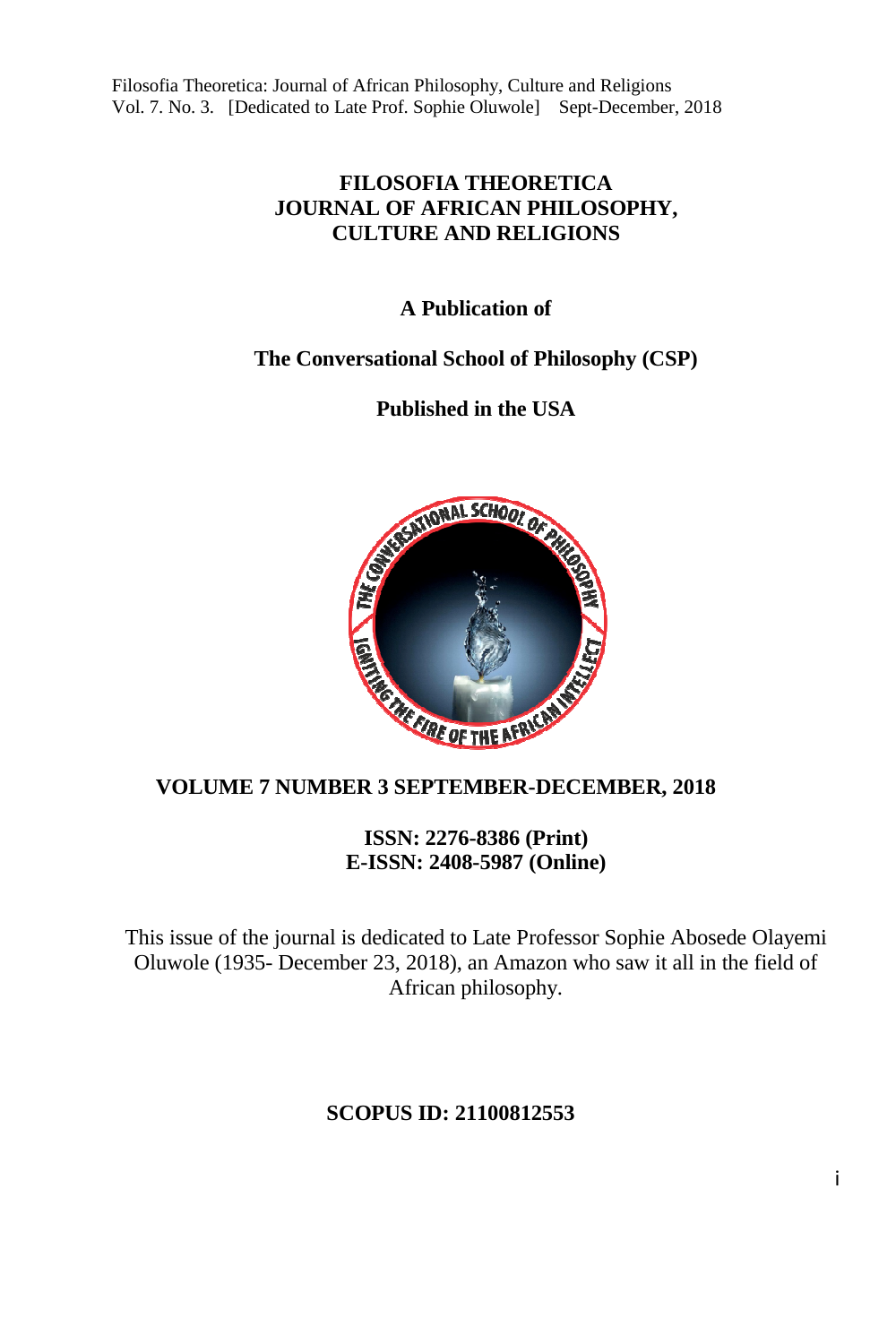## **Editorial Board (General)**

- Dr. Jonathan O. Chimakonam University of Calabar, Editor-in- Chief
- Dr. Michael Onyebuchi Eze University of Amsterdam, Assoc. Editor
- Dr. Mesembe I. Edet University of Calabar, Assoc. Editor
- Dr. Bernard Matolino University of KwaZulu Natal, Assoc. Editor
- Dr. Idom T. Inyabri University of Calabar, Copy Editor I
- Dr. Ada Agada University of Nigeria, Copy Editor II
- Aribiah Attoe University of Calabar, Copy Editor III
- Dr. L. Uchenna Ogbonnaya »» Editorial Assistant
- Victor Nweke »» Editorial Assistant
- Segun T Samuel » Editorial Assistant

## **Associate Editorial Board (French Language)**

- Dr. Pius M. Mosima University of Bamenda, Cameroon Assoc. Editor I
- Dr. Bado Ndoye Université Cheikh Anta Diop, Senegal Assoc. Editor II
- Dr. Paul Christian Kiti University of Abomey-Calavi, Cotonou Copy Editor I
- Dr. Fatima Doumbia Université Félix Houphouët-Boigny Côte d'Ivoire Copy Editor II

## **Editorial Consultants**

- Professor Innocent Asouzu »» University of Calabar, Nigeria
- Professor Thaddeus Metz »» University of Johannesburg, South Africa
- Professor Louise du' Toit »» University of Stellenbosch, South Africa
- Professor Oladele Balogun »» Olabisi Onabanjo University, Nigeria
- Professor Apollos Nwauwa »» Bowling Green State University, USA
- Professor Olatunji Oyeshile »» University of Ibadan, Nigeria
- Professor Bruce Janz »» University of Central Florida, USA
- Professor Uduma O. Uduma »» Ebonyi State University, Nigeria
- Professor Fainos Mangena »» University of Zimbabwe, Zimbabwe

# **Now accredited by the Department of Higher Education and Training**

# **(DoHET), Republic of South Africa**

http://www.dhet.gov.za/SitePages/UniversityEducation.aspx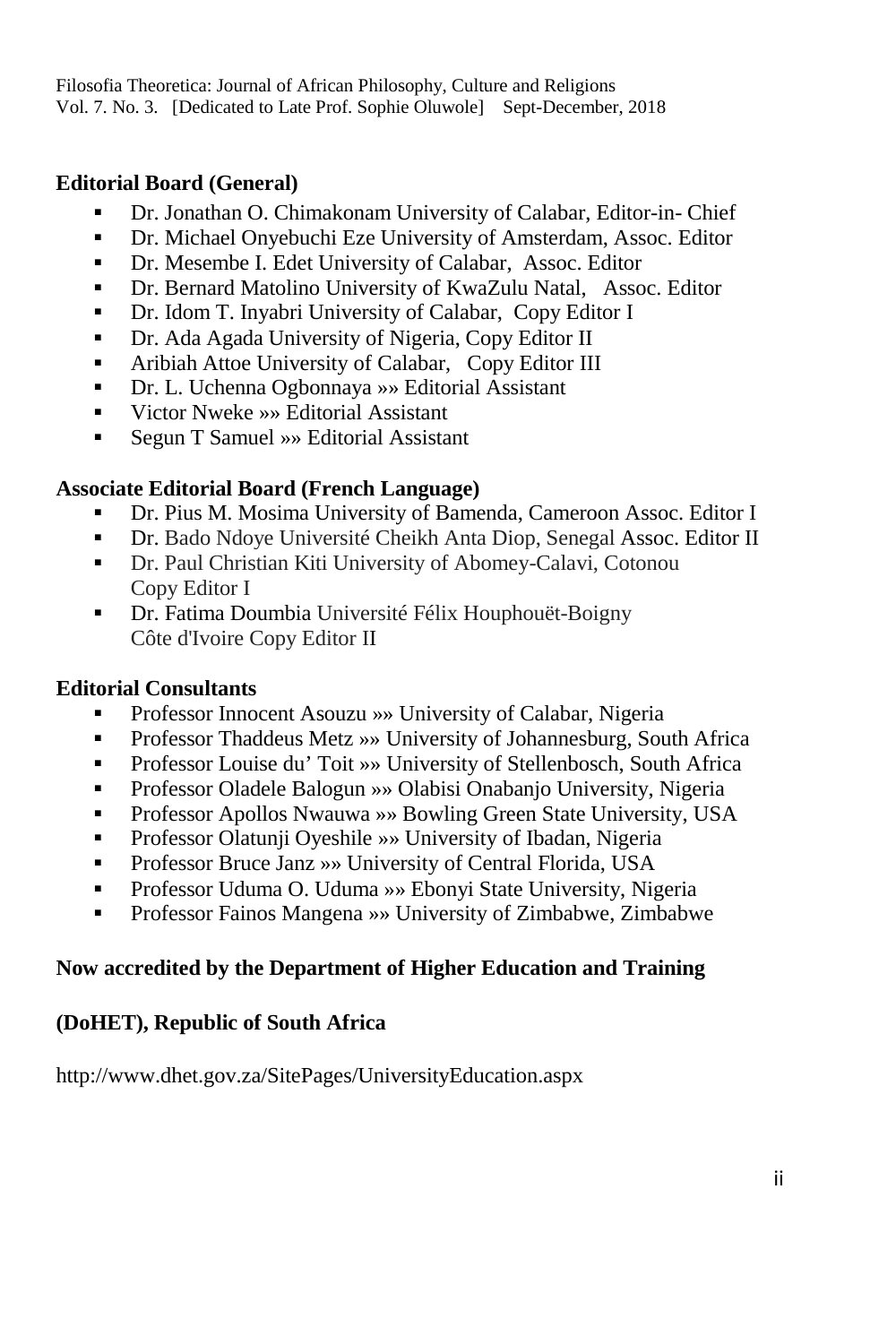## **Note to Contributors:**

General Information: Filosofia Theoretica Journal of African Philosophy, Culture and Religions is dedicated to the promotion of conversational orientation and publication of astute academic research in African Philosophy and Thought. The articles submitted to Filosofia Theoretica must be presented in defensive and conversational style. The journal has a vision to put Africa and African intellectuals on the global map. However, this does not imply that non-Africans cannot submit articles for consideration insofar as the title falls within the focus of the journal.

**Submission Requirements:** All manuscripts must be original (hence, not under consideration anywhere) and submitted to the editor in MS word format via e-mail: filosofiatheoretica@unical.edu.ng. The entire work can range from 2000 to 6000 words maximum excluding citations with a concise title and a 150 word abstract. Authors are not to place page numbers or paper title (on each page) on the manuscript; we no longer accept endnotes but footnotes may be used in the CSP Style Guide. Articles (or parts of articles) in languages other than English will no longer be considered. All submissions must list the author's current affiliation and contact points (location, e-mail address, etc.). In regards to style the Conversational School of Philosophy Documentation Style which is downloadable from the journal's site is the only acceptable reference style. Camera ready manuscripts will receive first preference in the publishing cycle. Any manuscript not well proofread will not be considered for review. All manuscripts are peer-reviewed and those considered acceptable by the editors will be published after recommended corrections free of any charges as quality and originality are the ONLY conditions for publishing essays in this journal.

#### **Aim**:

FILOSOFIA THEORETICA was founded by Jonathan O. Chimakonam in May 2010 and the aim is to make it a world class academic journal with a global brand that would thrive on standard, quality and originality, promoting and sustaining conversational orientation in African Philosophy. It is published quarterly with maximum of ten (10) articles including book review on each volume in both print and online editions with separate ISSN. The Online version is published by Ajol, South Africa.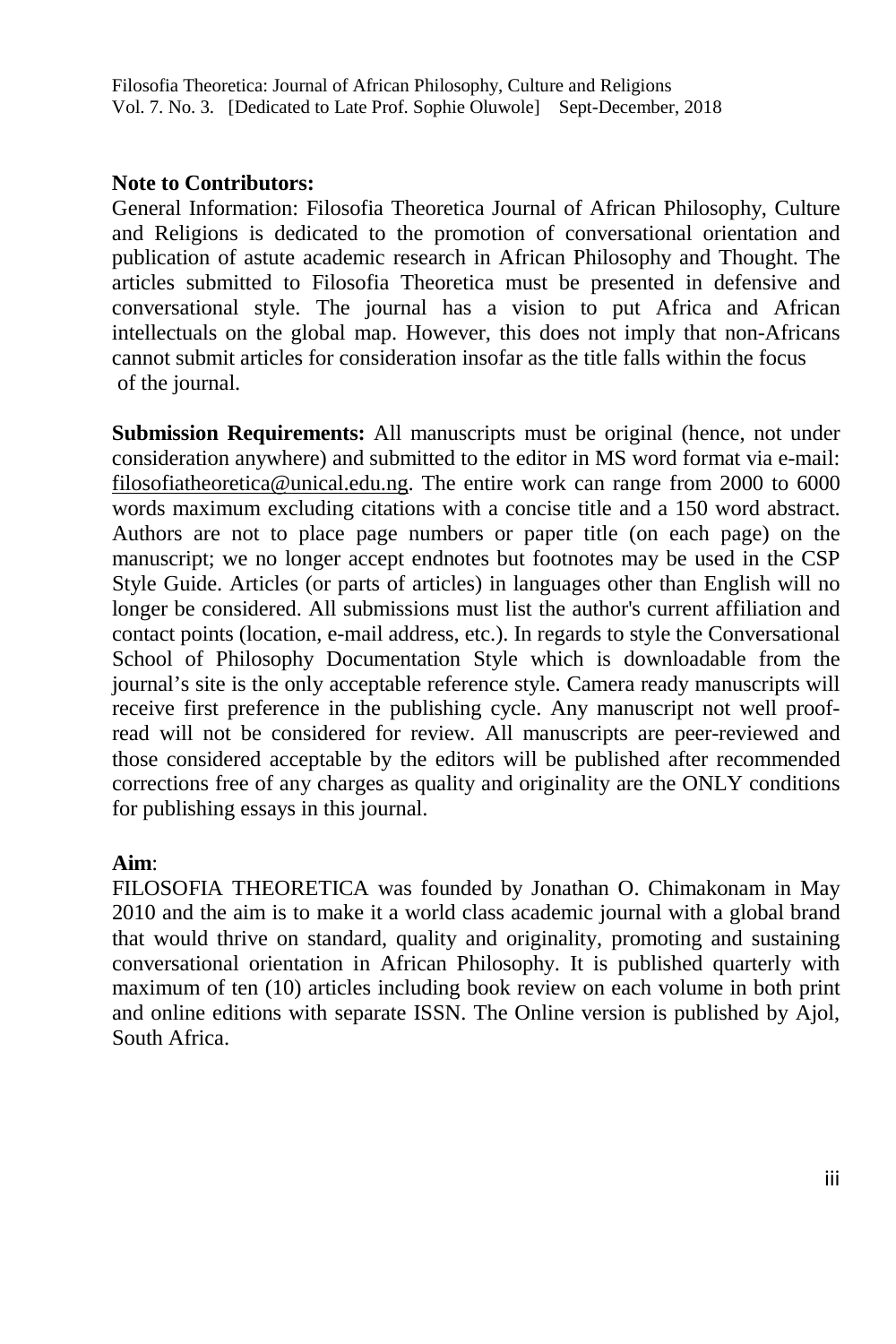### **Review Process:**

Generally, Editors should be able to reach a decision including recommending corrections if any or acceptance/rejection of any paper within three months of receipt which is communicated to the author subsequently. Authors are therefore advised to avoid needless correspondences. Also, Editors are not committed to the views expressed in articles. Contributors may receive one copy of the journal free of charge but additional copies may be obtained at the normal price. Copyright to articles published in the journal shall remain vested with the journal. All correspondences including subscription, copyright and sponsorship to the Editor via: filosofiatheoretica@gmail.com or csp.info@unical.edu.ng http://www.csp.unical.edu.ng, or https://journals.co.za/content/journal/filosofia n the journal shall remain vested with the journal<br>luding subscription, copyright and sponsorship to the<br>ca@gmail.com or csp.info@unical.edu.ng Visit us at:

## **Indexing Information:**

Filosofia Theoretica is abstracted/indexed in SCOPUS, EBSCO Humanities Source, Scimago, Philosopher's Index, AJOL, Google Scholar, OCLC Worldcat, Archive.org, Scribd, SABINET, The African Journal Archive (AJA), African Digital Repository, Academia.edu, AfricaBib, Stanford.edu, EBSCO Database, Black Studies Center Index, Ovid, ProQuest, JournalTOCs, etc.

## **Editor's Email Contact:**

Jonathan O. Chimakonam, The Conversational School of Philosophy (CSP) filosofiatheoretica@gmail.com

**Filosofia Theoretica: Journal of African Philosophy is a publication of the Conversational School of Philosophy. It publishes quarterly: January-April, May-August and September-December. Manuscripts are to be submitted electronically to** filosofiatheoretica@unical.edu.ng or filosofiatheoretica@gmail.com

FILOSOFIA THEORETICA is a member of Committee on Publication Ethics **(COPE)** 

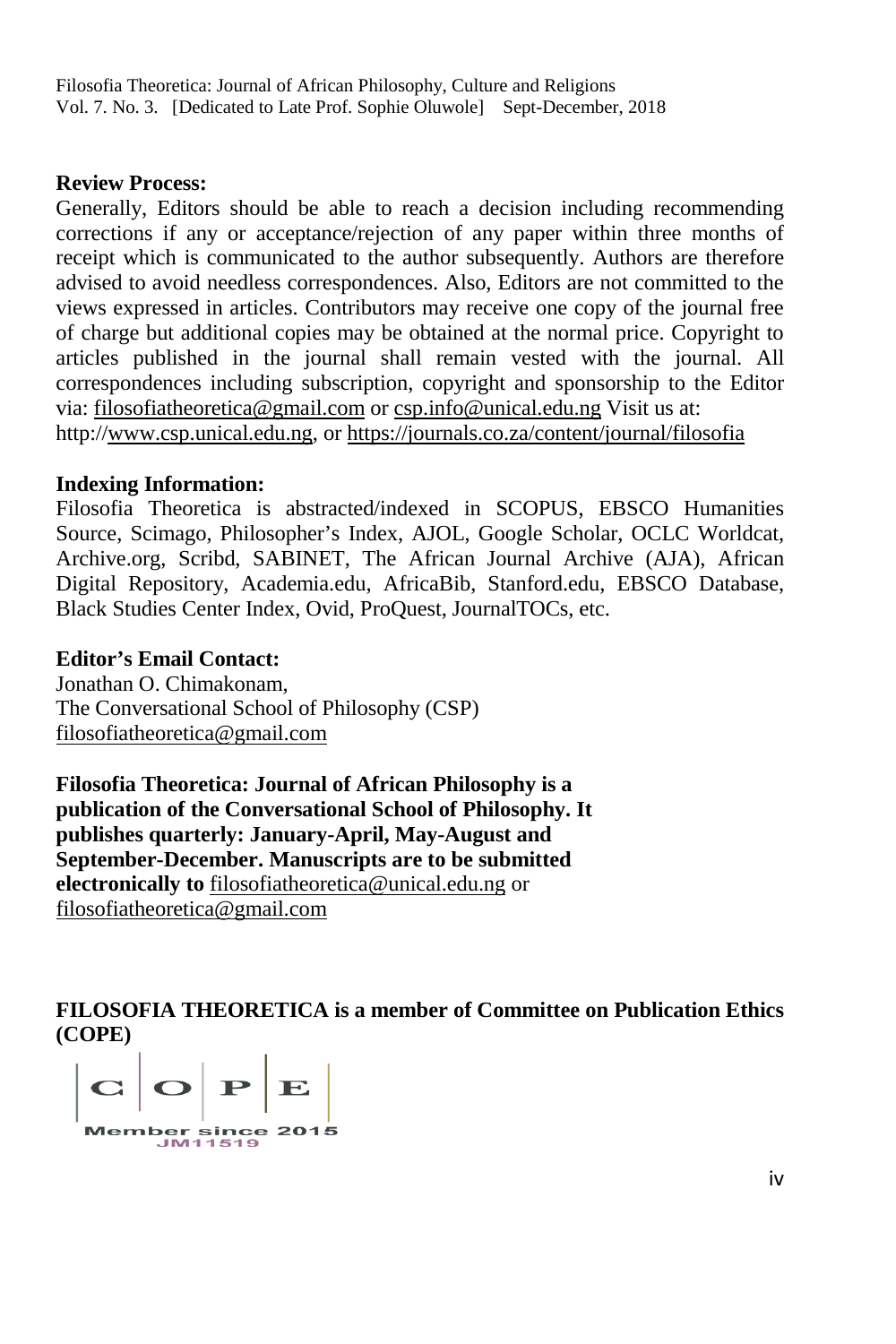## **CONTENTS**

## **Editorial Introduction**

1. Why we should Explore the Metaphysical and the Epistemological Dimensions of African Philosophy Jonathan O. CHIMAKONAM 1-8 https://dx.doi.org/10.4314/ft.v7i3.1

## **Research Articles**

- 2. How African is Philosophy in Africa? Paulin J. HOUNTONDJI 9-18 https://dx.doi.org/10.4314/ft.v7i3.2
- 3. African Metaphysics and Religious Ethics Motsamai MOLEFE 19-37 https://dx.doi.org/10.4314/ft.v7i3.3
- 4. The Philosophy of Affirmative Action as a Constraint to Gender Equality: An Introduction to *Ukém* Philosophy Aribiah D. ATTOE 38-52 https://dx.doi.org/10.4314/ft.v7i3.4
- 5. The Question of African Communalism and the Antithesis of Democracy In Nigeria Isaiah A. NEGEDU and Solomon O. OJOMAH 53-71 https://dx.doi.org/10.4314/ft.v7i3.5

## **Conversational Section**

- 6. The de-Africanisation of the African National Congress and the Malaise of Afrophobia in South Africa M. John LAMOLA 72-93 https://dx.doi.org/10.4314/ft.v7i3.6
- 7. What makes African Philosophy African? A Conversation with Aribiah David Attoe on 'The Foundational Myth of Ethnophilosophy' L. Uchenna OGBONNAYA 94-108 https://dx.doi.org/10.4314/ft.v7i3.7